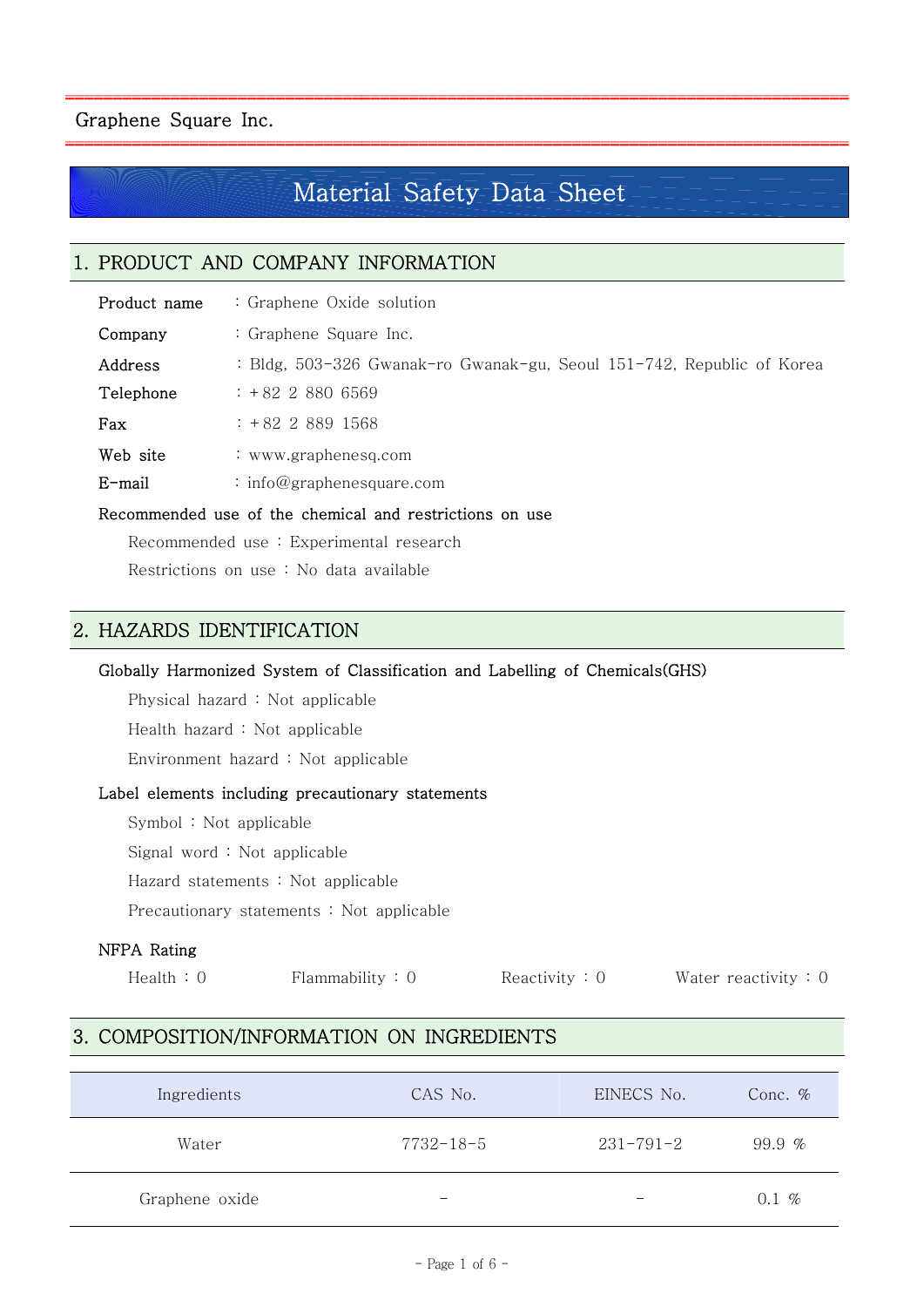# 4. FIRST AID MEASURES

### In case of eye contact

Rinse thoroughly with plenty of water for at least 15 minutes and consult a physician.

### In case of skin contact

Wash off with soap and plenty of water.

### If inhaled

If not breathing, give artificial respiration.

### If swallowed

Never give anything by mouth to an unconscious person.

Rinse mouth with water.

# Other medical attention.

Medical personnel should be aware of the protective measures of the substance.

### Potential health effect

May be harmful if swallowed.

# 5. FIRE-FIGHTING MEASURES

#### Flammable properties

Flash point : No flash occurred under 93 ℃ (Tag closed cup)

Flash point : No flash occurred under 250 ℃ (Cleveland open cup)

Autoignition temperature : No spontaneous combustion under 500 ℃

# Suitable extinguisher

Water spray, alcohol-resistant foam, dry chemical, carbon dioxide

### Specific hazards arising from the chemical

No data available

#### Special protective equipment for fire-fighters

Wear self contained breathing apparatus for fire fighting if necessary.

# 6. ACCIDENTAL RELEASE MEASURES

#### Personal precautions

Avoid breathing mist.

Ensure adequate ventilation.

### Environmental precautions

Don't dispose the product into drainages.

### Methods and materials for containment and cleaning up

Keep in suitable, closed containers for disposal.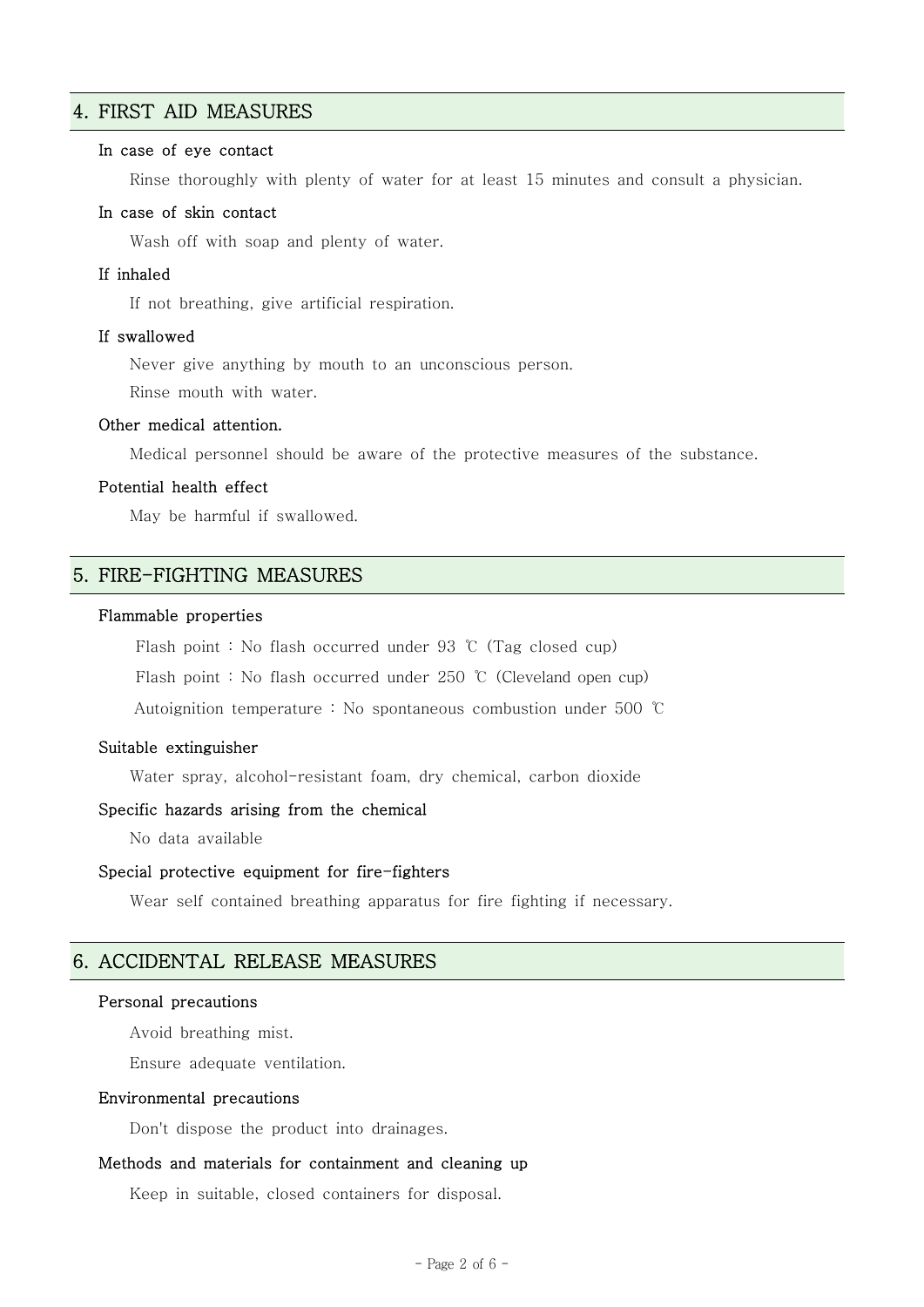# 7. HANDLING AND STORAGE

#### Precautions for safe handling

Prevent to spill.

### Conditions for safe storage

Stable under general condition.

# 8. EXPOSURE CONTROL/PERSONAL PROTECTION

#### Components with workplace control parameter

KOSHA : No data available

US OHSA : No data available

Appropriate engineering controls : No data available

#### Personal protective equipment

Respiratory protection : Dust mask

Hand protection : Protective gloves

Eye protection : Protective goggles

Skin and body protection : Working clothes

# 9. PHYSICAL AND CHEMICAL PROPERTIES

State : Liquid at 20 ℃

### Flash point

No flash occurred under 93 ℃ (Tag closed cup)

No flash occurred under 250 ℃ (Cleveland open cup)

Autoignition temperature : No spontaneous combustion under 500 ℃

**pH** : 3.11 at 20 ℃

Boiling point (Initial) :  $> 100$  °C

Viscosity : 1.3 mPa  $\cdot$  s (cP) at 20 °C

Density : 1.000 at 20 ℃

Water solubility : Soluble at 20 ℃

#### Explosive properties

No self-reaction hazard ※ UN TDG test & criteria - Test E3

Freezing range (Initial) : No data available

Vapour pressure : No data available

Oxidizing properties : No data available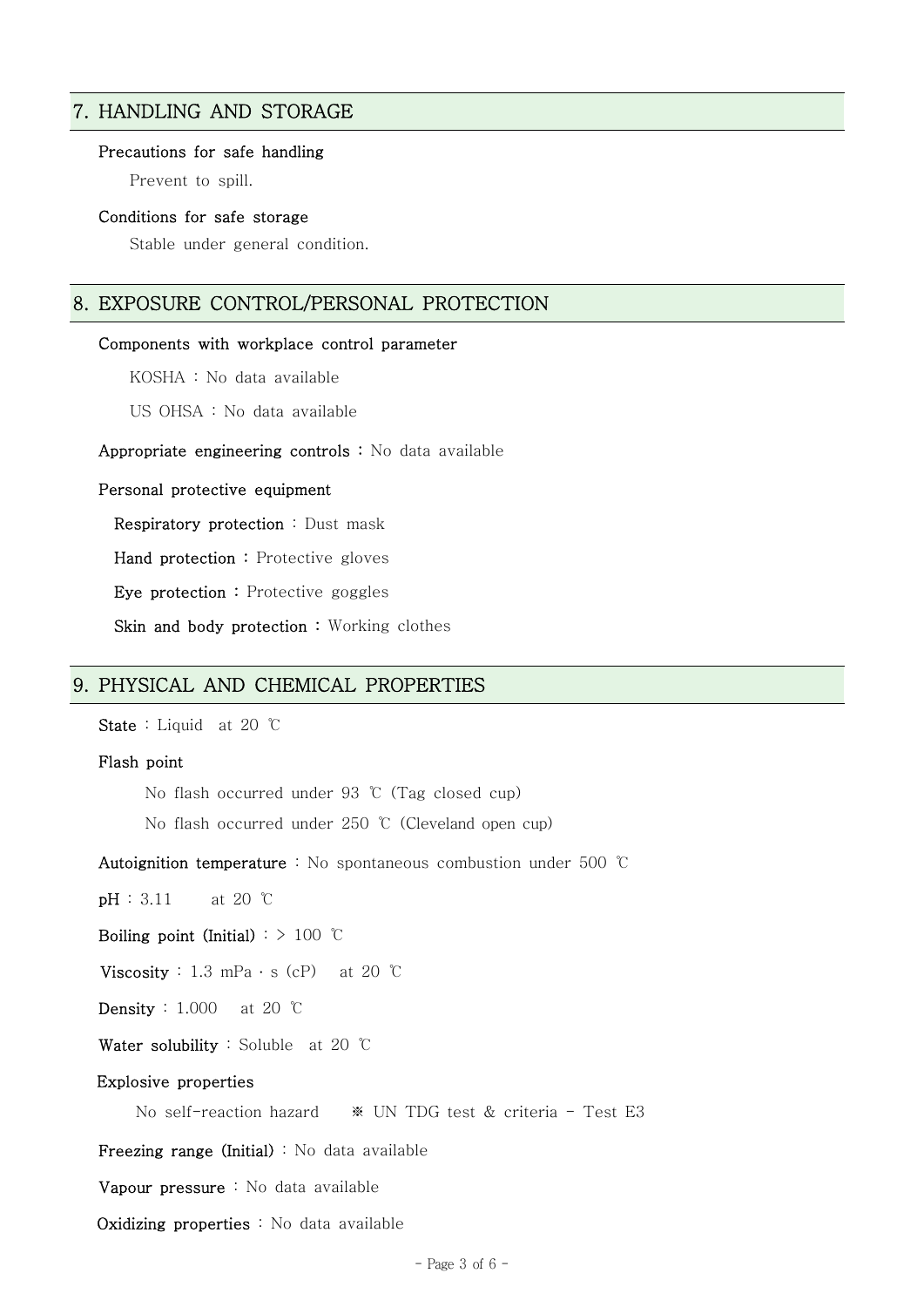Decomposition temperature : No data available

Partition coefficient (n-octanol/water) : No data available

Evaporation rate : No data available

Lower explosion limit : No data available

Upper explosion limit : No data available

# 10. STABILITY AND REACTIVITY

# Chemical stability

Stable under general condition.

### Conditions to avoid

No data available

### Materials to avoid

Substances which, in contact with water, emit flammable gases

# Hazardous decomposition products

No data available

# 11. TOXICOLOGICAL INFORMATION

## Acute toxicity

| Oral                                                                                     | rat    |  |                            |  | LD50 : $> 2,000$ mg/kg $\bullet$ from IUCLID / US NLM |  |  |
|------------------------------------------------------------------------------------------|--------|--|----------------------------|--|-------------------------------------------------------|--|--|
| Skin                                                                                     | rabbit |  | $LD50$ : No data available |  |                                                       |  |  |
| Inhalation                                                                               | rat    |  | $LC50$ : No data available |  |                                                       |  |  |
| <b>Skin irritation</b> : No data available                                               |        |  |                            |  |                                                       |  |  |
| Eye irritation : No data available                                                       |        |  |                            |  |                                                       |  |  |
| <b>Respiratory sensitization</b> : No data available                                     |        |  |                            |  |                                                       |  |  |
| <b>Skin sensitization</b> : No data available                                            |        |  |                            |  |                                                       |  |  |
| <b>Carcinogenicity</b> : Not classifiable $\bullet$ <b>*</b> from CCRIS / IARC / EC ESIS |        |  |                            |  |                                                       |  |  |
| <b>Reproductive toxicity</b> : No data available                                         |        |  |                            |  |                                                       |  |  |
| Specific target organ toxicity - single exposure $(GHS)$ : No data available             |        |  |                            |  |                                                       |  |  |
| Specific target organ toxicity – repeated exposure $(GHS)$ : No data available           |        |  |                            |  |                                                       |  |  |
| <b>Aspiration hazard</b> : No data available                                             |        |  |                            |  |                                                       |  |  |

# 12. ECOLOGICAL INFORMATION

### Toxicity

Fish  $LC50 : > 100$  mg/L - 96 h  $\ast$  from IUCLID / US NLM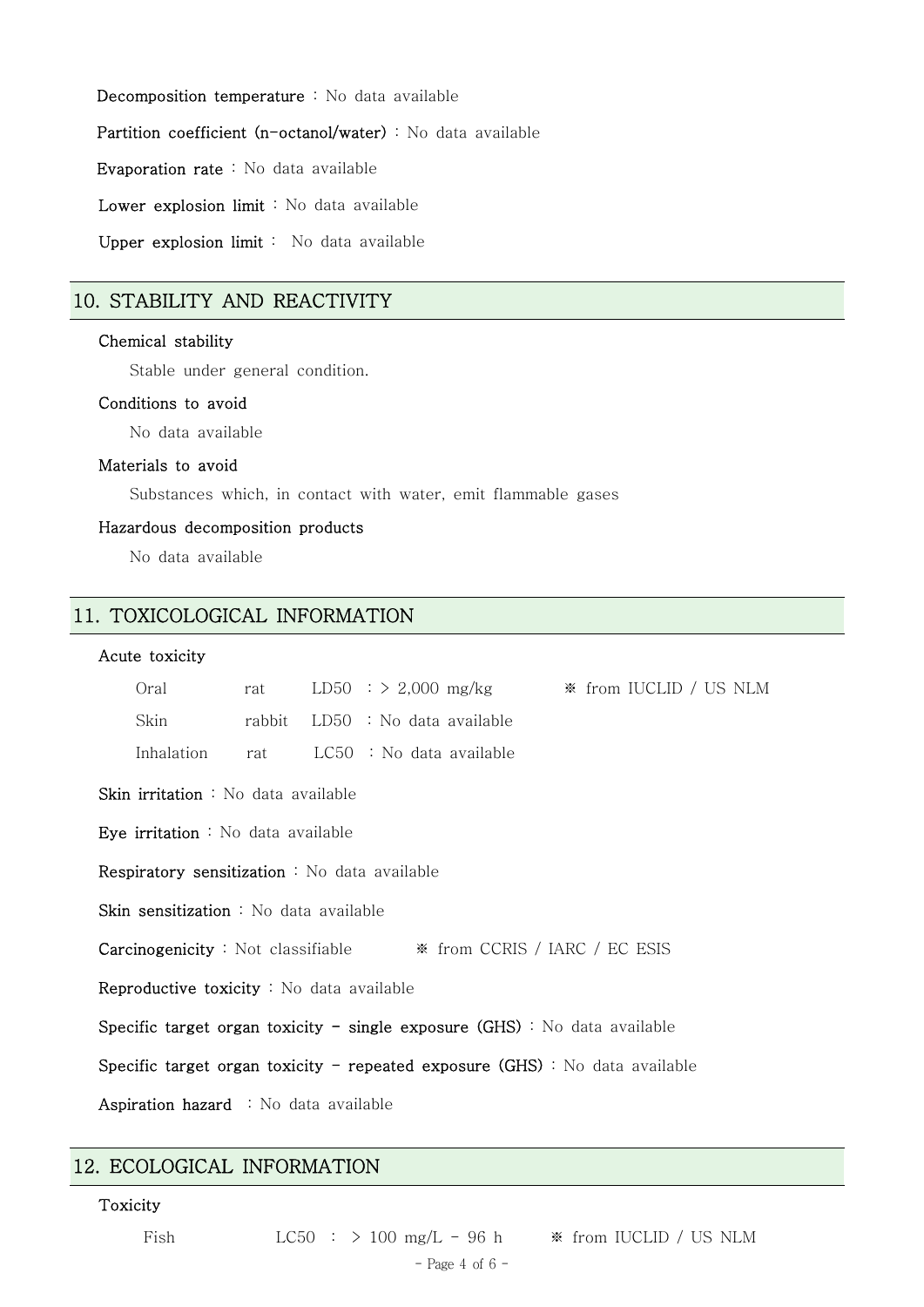Crustacean EC50 : No data available

Algae EC50 : No data available

Persistence and degradability : No data available

Bioaccumulative potential : No data available

Mobility in soil : No data available

Other adverse effects : No data available

# 13. DISPOSAL CONSIDERATIONS

### Disposal consideration

Observe all environmental regulations.

Disposal precaution : No data available

# 14. TRANSPORT INFORMATION

UN TDG : Not dangerous goods

IMDG : Not dangerous goods

IATA : Not dangerous goods

Marine pollution : Not applicable

#### Special precaution

Fire EmS Guide (Recommendation) : F-A

Spillage EmS Guide (Recommendation) : Not dangerous goods

# 15. REGULATORY INFORMATION

Korea Industrial Safety and Health Act (GHS) : Not applicable

Korea Hazardous Materials Safety Control Act : Not hazardous material

Korea Toxic Chemicals Control Act : Not toxic chemical

Korea Persistent Organic Pollutants Control Act : Not applicable

US OSHA Hazard : Not applicable

# 16. OTHER INFORMATION

Issued Date : 2012. 06. 26

Revision No. : 0

Revision Date : 2012. 06. 26

References